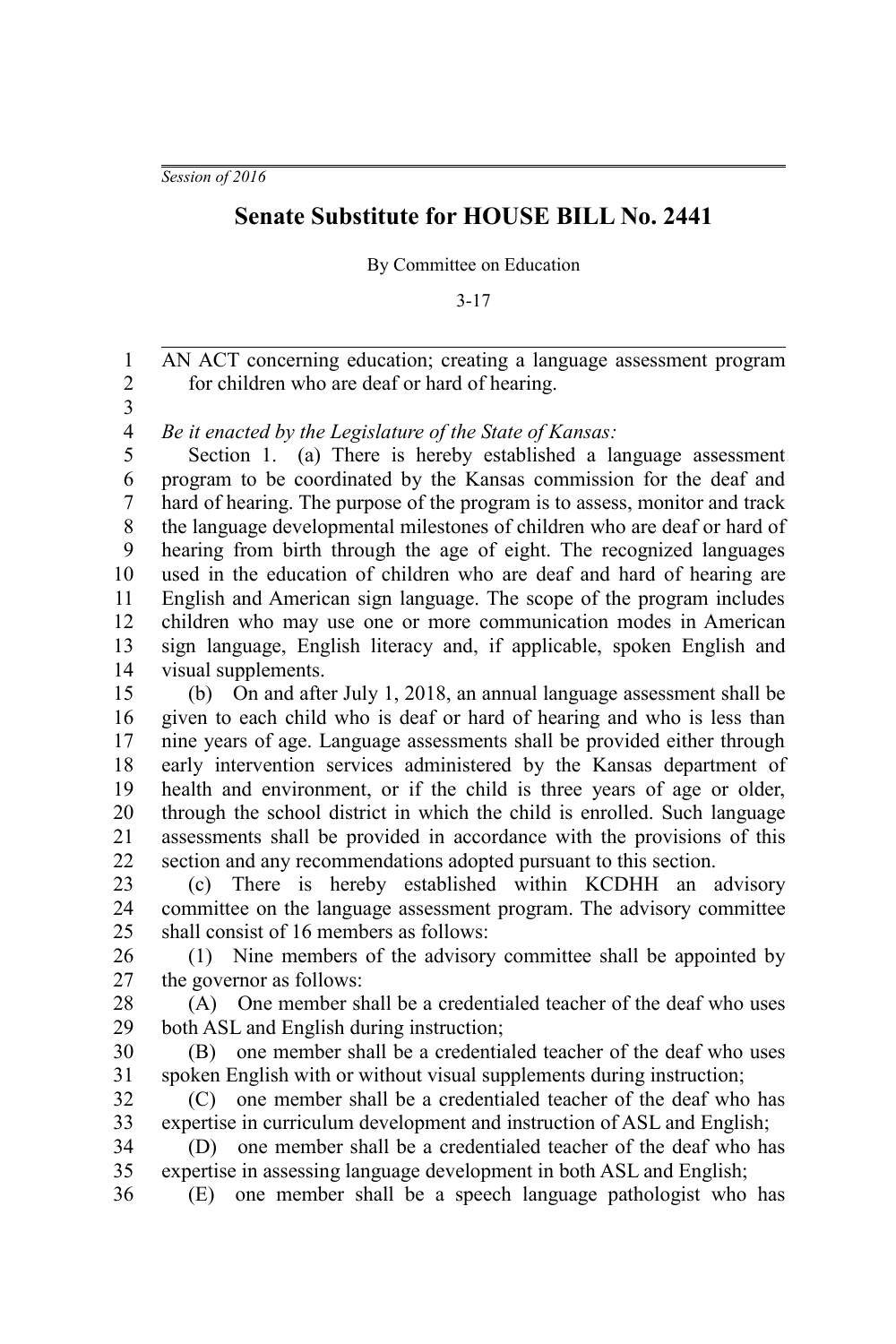15

experience working with children from birth through the age of eight; 1

(F) one member shall be a professional with a linguistic background who conducts research on language outcomes of children who are deaf or hard of hearing and use ASL and English; 2 3 4

(G) one member shall be a parent of a child who is deaf or hard of hearing and who uses both ASL and English; 5 6

(H) one member shall be a parent of a child who is deaf or hard of hearing and who uses spoken English with or without visual supplements; and 7 8 9

(I) one member who is knowledgeable about teaching and using both ASL and English in the education of children who are deaf and hard of hearing; and 10 11 12

(2) seven members of the advisory committee shall be ex officio members as follows: 13 14

(A) One member shall be the executive director of KCDHH;

(B) one member shall be the coordinator of the sound start program, or such coordinator's designee; 16 17

(C) one member shall be the KCDHH commission member representing the state school for the deaf, or such commission member's designee; 18 19 20

(D) one member shall be the KCDHH commission member representing the department of health and environment, or such commission member's designee; 21 22 23

(E) one member shall be the KCDHH commission member representing the state board of education, or such commission member's designee; 24 25 26

(F) one member shall be the coordinator of the early intervention program administered by the department of health and environment, or such coordinator's designee; and 27 28 29

(G) one member shall be the coordinator of the early education program administered by the department of education, or such coordinator's designee. 30 31 32

(d) The executive director of KCDHH shall call an organizational meeting of the advisory committee on or before August 1, 2016. At such organizational meeting, the members shall elect a chairperson and vicechairperson from the membership of the advisory committee. The advisory committee may meet at any time and at any place within the state on the call of the chairperson. A quorum of the advisory committee shall be nine members. All actions of the advisory committee shall be by motion adopted by a majority of those members present when there is a quorum. Any vacancy on the committee shall be filled in accordance with subsection (c). 33 34 35 36 37 38 39 40 41 42

(e) On or before January 31, 2018, the advisory committee shall 43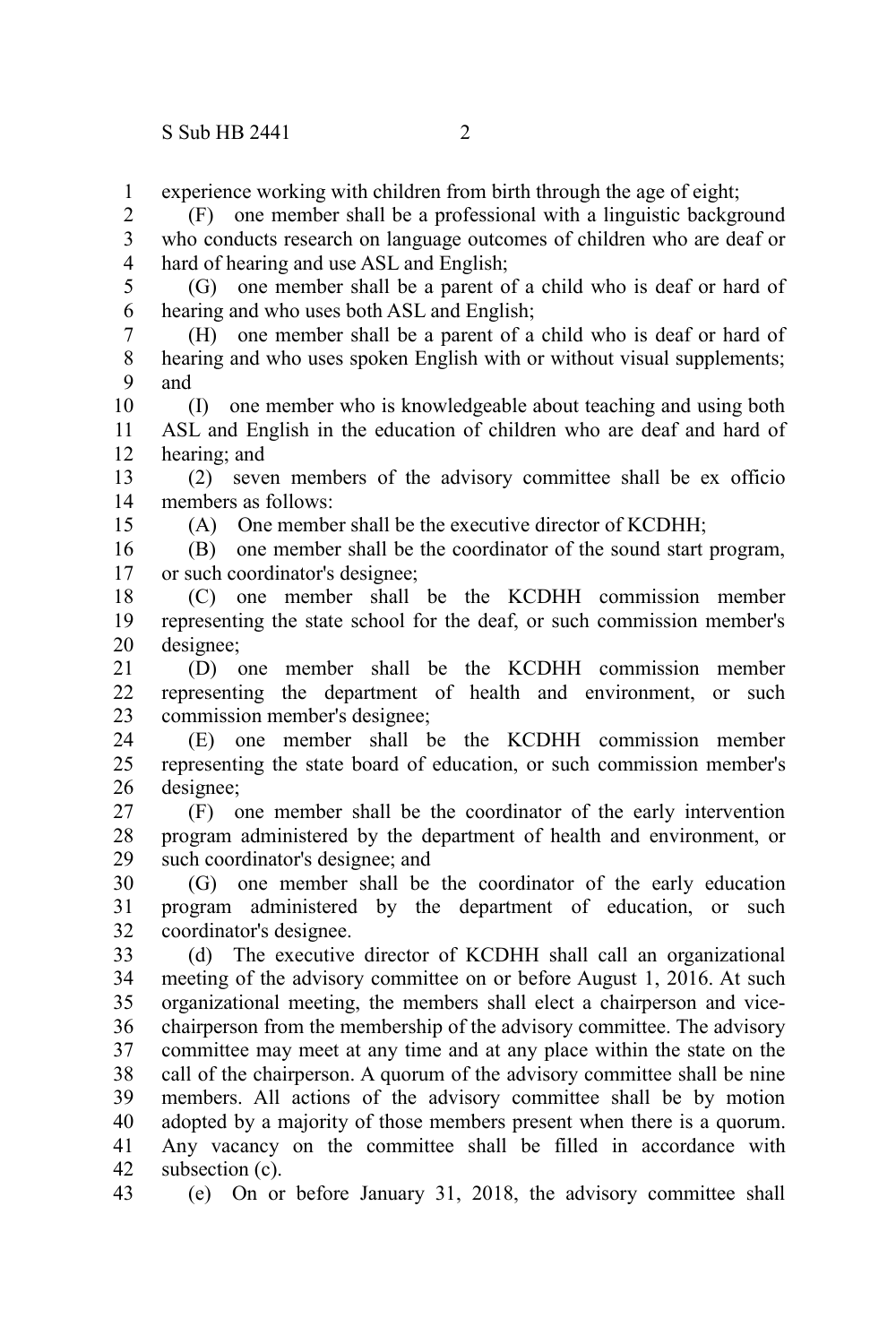develop specific action plans and make recommendations necessary to fully implement the language assessment program. In carrying out its charge under this section, the committee shall: 1 2 3

(1) Collaborate with the coordinating council on early childhood developmental services and the Kansas state special education advisory council; 4 5 6

(2) solicit input from professionals trained in the language development and education of children who are deaf or hard of hearing on the selection of specific language developmental milestones; 7 8 9

(3) review, recommend and monitor the use of existing and available language assessments for children who are deaf or hard of hearing; 10 11

(4) identify and recommend qualifications of language professionals with knowledge of the use of evidence-based, best practices in English and American sign language who can be available to advocate at IFSP or IEP team meetings; 12 13 14 15

(5) identify qualifications of language assessment evaluators with knowledge on the use of evidence-based, best practices with children who are deaf or hard of hearing and the resources for locating such evaluators; and 16 17 18 19

(6) identify procedures and methods for communicating information on language acquisition, assessment results, milestones, assessment tools used and progress of the child to the parent or legal guardian of such child, teachers and other professionals involved in the early intervention and education of such child. 20 21 22 23 24

(f) The specific action plans and recommendations developed by the advisory committee shall include, but are not limited to, the following:  $25$ 26

(1) Language assessments that include data collection and timely tracking of the child's development so as to provide information about the child's receptive and expressive language compared to such child's linguistically age-appropriate peers who are not deaf or hard of hearing; 27 28 29 30

(2) language assessments conducted in accordance with standardized norms and timelines in order to monitor and track language developmental milestones in receptive, expressive, social and pragmatic language acquisition and developmental stages to show progress in American sign language literacy, English literacy, or both, for all children who are deaf or hard of hearing from birth through the age of eight; 31 32 33 34 35 36

(3) language assessments delivered in the child's mode of communication and which have been validated for the specific purposes for which each assessment is used, and appropriately normed; 37 38 39

(4) language assessments administered by individuals who are proficient in ASL for ASL assessments and English for English assessments; 40 41 42

(5) use of assessment results, in addition to the assessment required 43